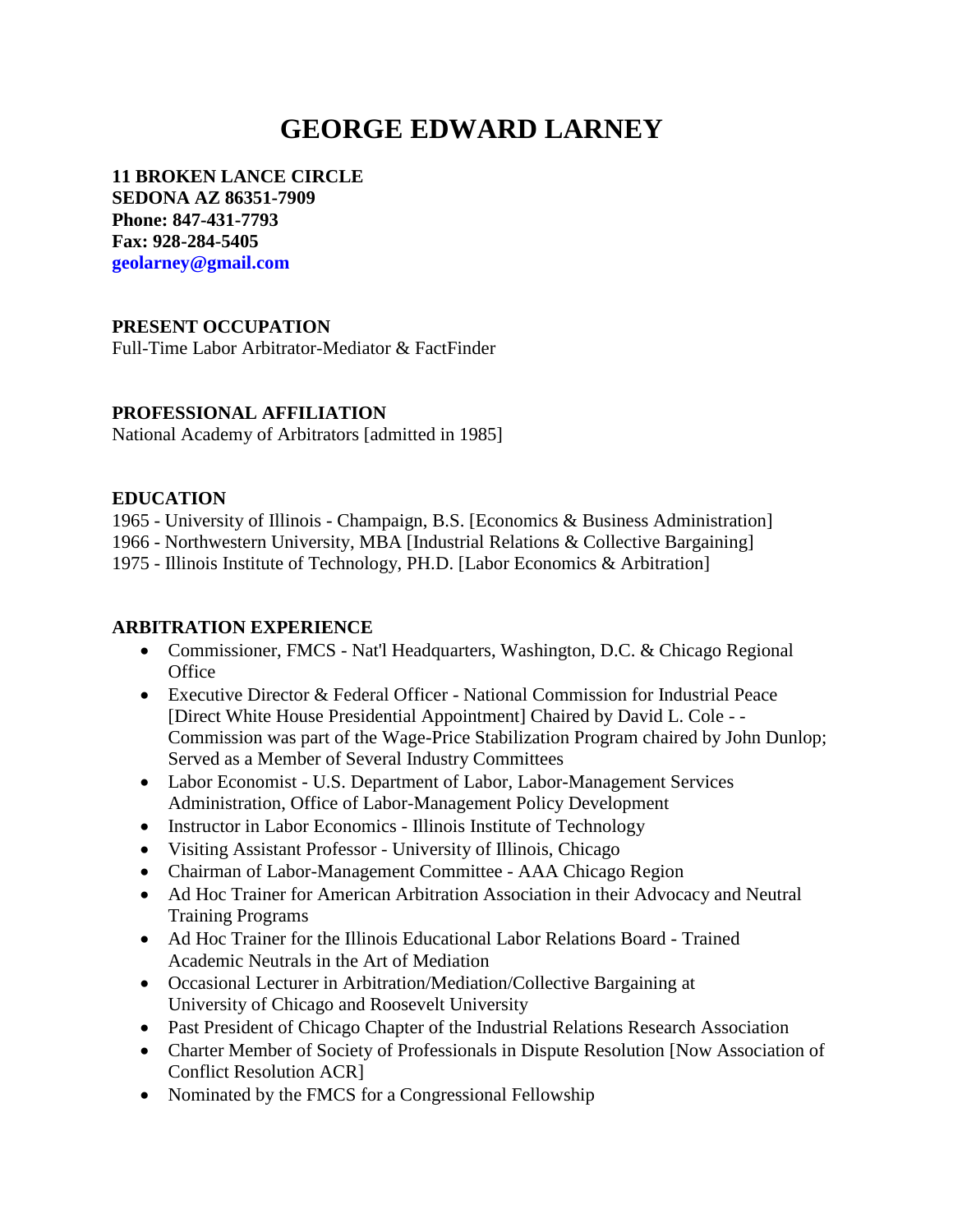## **INDUSTRIES**

**Private Sector**: Virtually all Industries identified and listed by FMCS

## **Public Sector: Federal Level**

- Department of Defense Agencies [Army and Air Force]
- Department of Homeland Security [Border Patrol and U.S. Marshalls Service]
- Department of Justice [Bureau of Prisons]
- Department of Veterans Affairs
- Social Security Administration
- Transportation Security Administration

## **Public Sector: State Level**

• Various State Agencies – See Permanent Panels

## **Public Sector: Local Municipalities**

- Fire and Police - interest arbitration; grievance arbitration; mediation; fact-finding
- Transportation - interest arbitration; grievance arbitration; mediation
- School Districts - grievance arbitration; mediation

## **ISSUES**

• Virtually all issues identified and listed by FMCS

## **PERMANENT PANELS**

- Federal Mediation & Conciliation Service [FMCS]
- American Arbitration Association [AAA] Several Regions
- National Mediation Board -National Railroad Adjustment Board [NMB -NRAB]
- Railroad Retirement Board
- California State Mediation & Conciliation Service
- Los Angeles County Employee Relations Commission
- Los Angeles City Employee Relations Board
- Los Angeles County Civil Service Commission
- Illinois State Labor Relations Board
- Iowa Public Employment Relations Board
- Wisconsin Employment Relations Commission
- Florida Public Employee Relations Commission
- Nevada Employee-Management Relations Board
- State of Arizona Department of Education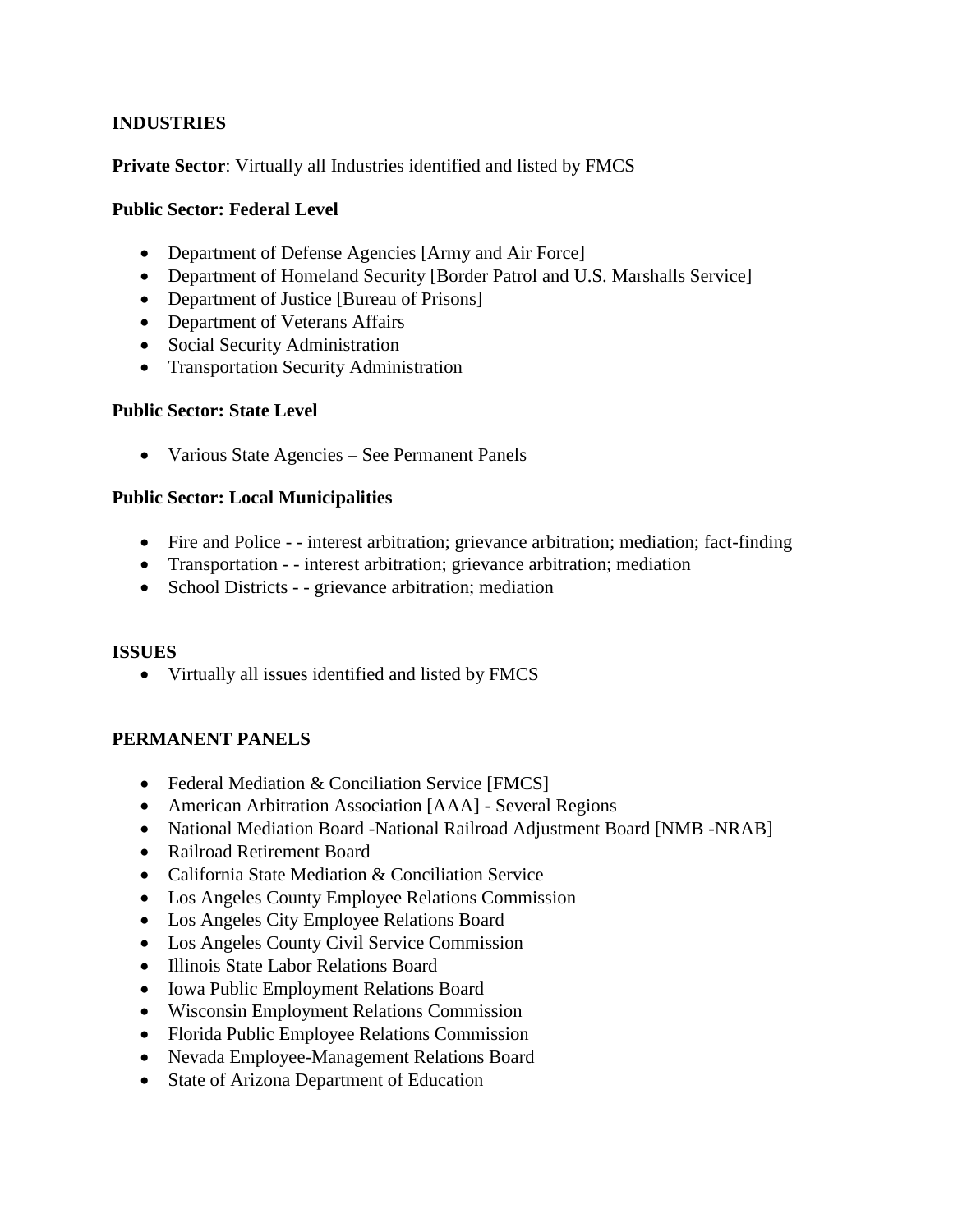#### **PUBLISHED CASES**

- Giant Stores, Inc. 74 LA 909
- Eltra Corporation 77 LA 1069
- Rock County Wisconsin 87 LA 1
- Pioneer Gen-E-Motor Corporation, Prentice-Hall [Vol. XV, No. 11, 5-30-84]
- Blue Island School District [AAA Arbitration in the Schools #125, 7-1-80]
- City of Wood River [AAA Labor Arbitration in Government #3137, 1-15-83]

## **SIGNIFICANT PUBLICATIONS**

- PH.D Dissertation: Profile of One Highly Acceptable and Experienced Labor Arbitrator: A Case and Grievance Analysis of His Arbitration Experience Over the 24-Year Period, 1947-1970 [University of Michigan Microfilm]
- Final Report of the National Commission for Industrial Peace co-authored with David L. Cole, Chairman [Government Printing Office, 1974]
- A Study in Interest Arbitration in both the Public and Private Sector from 1947 through 1973; U.S. Department of Labor [Unpublished Report]
- Series of Articles for SPIDR The Business of Labor Arbitration

## **FEE AND EXPENSE POLICY**

# **GRIEVANCE ARBITRATION**

- **PER DIEM FEE** \$1,200.00
- **DOCKET FEE** \$200.00 [a one-time fee even for consecutive multiple hearing days]

## • **CANCELLATION POLICY**

Any time after the case is docketed for hearing Per Diem Fee for first scheduled day of hearing / One-Half Per Diem Fee for multiple consecutive hearing days past the first day

## **INTEREST ARBITRATION & FACT-FINDING**

• PER DIEM FEE \$1400.00

# **CONTRACT MEDIATION**

• HOURLY FEE \$300.00